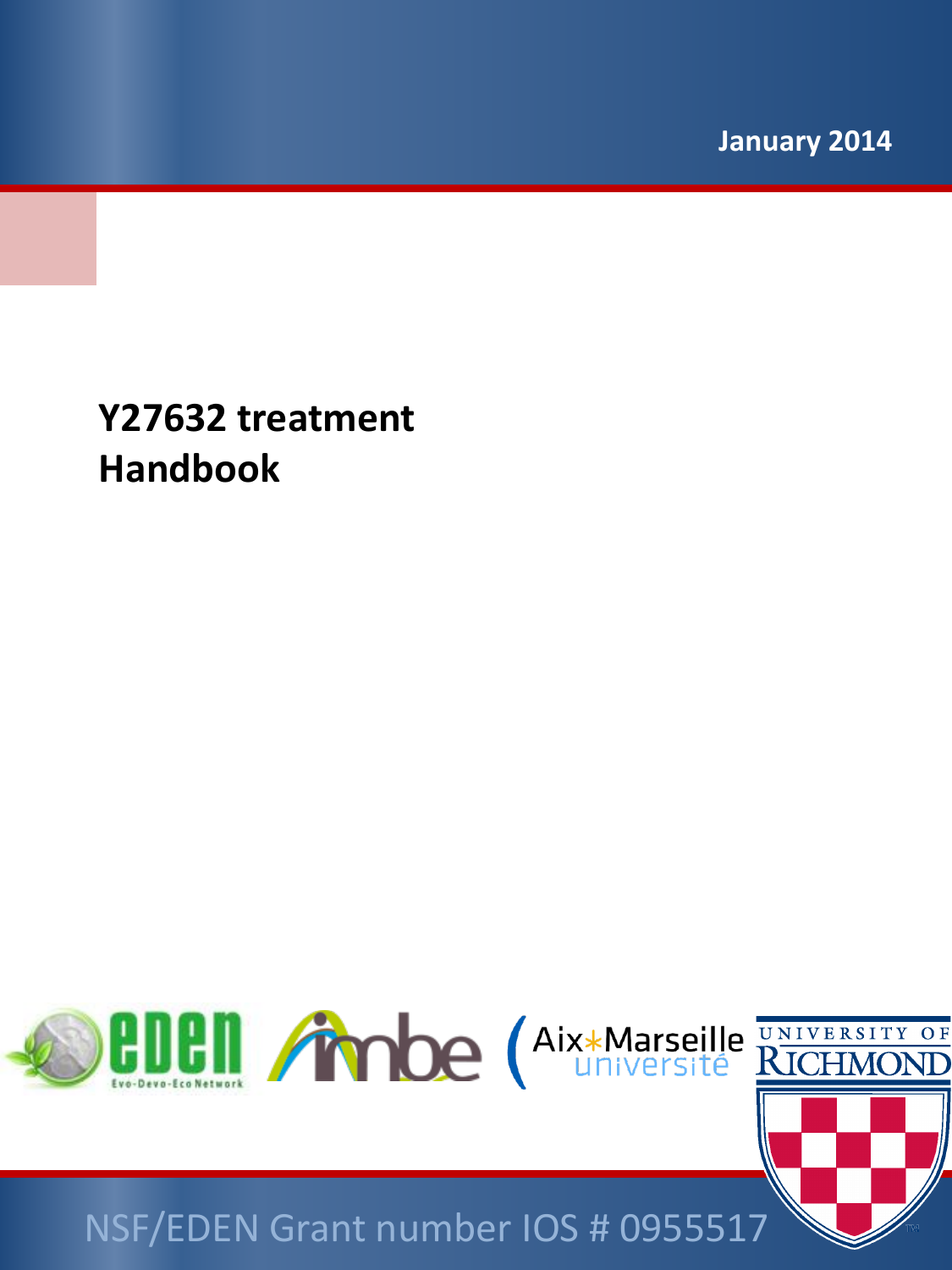## **Required Equipment**

| Attached gemmules in a 12 wells plate |              |
|---------------------------------------|--------------|
|                                       |              |
| <b>Solutions</b>                      |              |
| <b>Strekal's Medium</b>               | 1mL/well/day |

## **Y27632 stock solution**

Y27632 is a specific ROCK inhibitor. 1 mg of Y27632 . dihydrochloride (MW: 247.3 . 73.0) was purchased at Enzo® Life Science and diluted in 1.25mL of distilled water giving a 2.5mM stock solution. Aliquots were made to avoid thawing and freezing them several times. They were covered with aluminum foil to prevent them from the light and store at -20°C.

## **Drug treatment**

**1. Check that gemmules are at the desire stage of development and take pictures of them.** 

Usually just after attachment.

- **2. Dilute Y27632 stock solution in new Strekal's Medium.** For example 4µL in 1mL for a final concentration of 10µM.
- **3. Well by well, quickly but gently replace de medium with the new medium containing the drug.**
- **4. Change all the solution every 24h.** Also in control wells.
- **5. Take pictures as often than required.**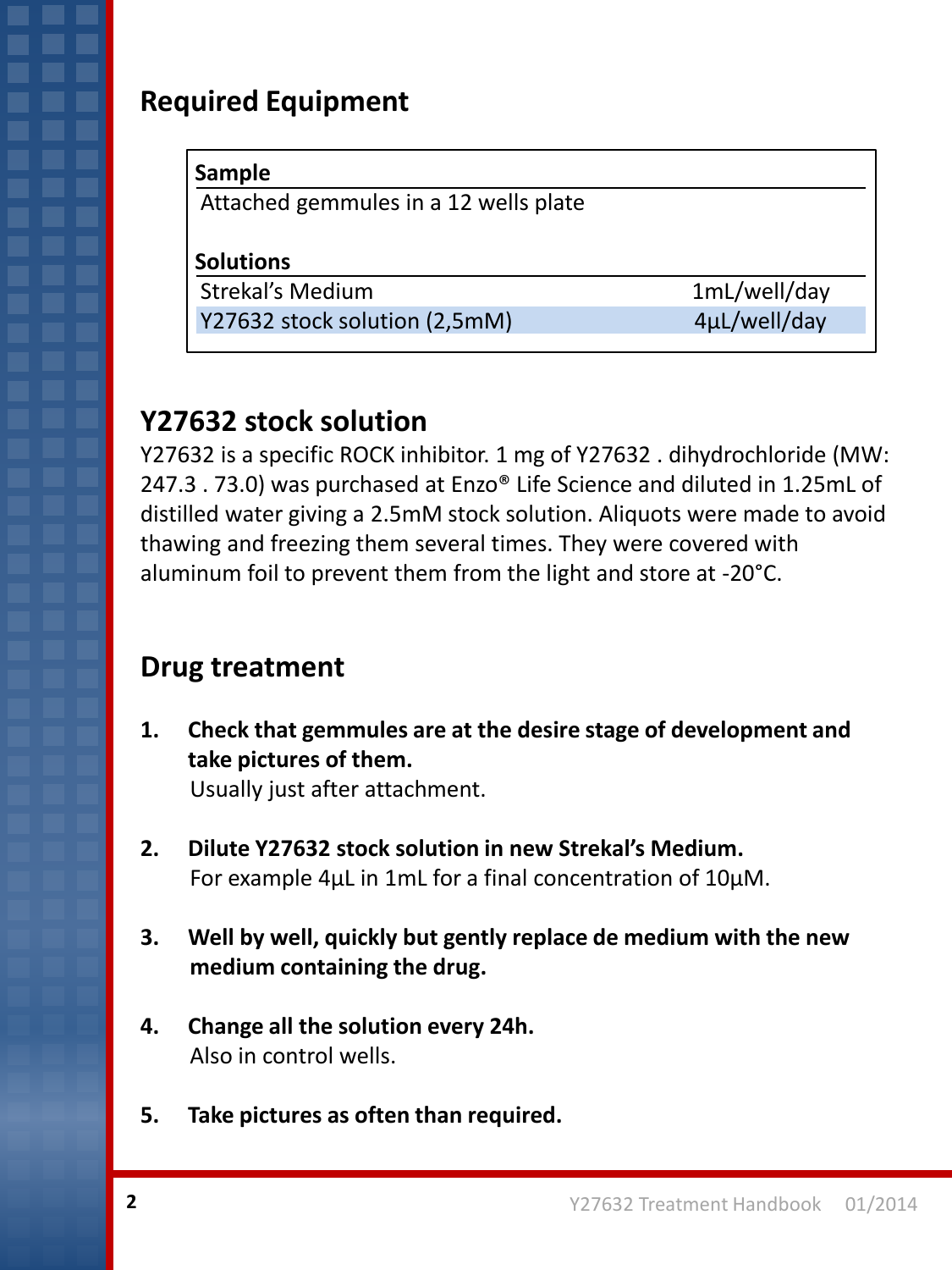

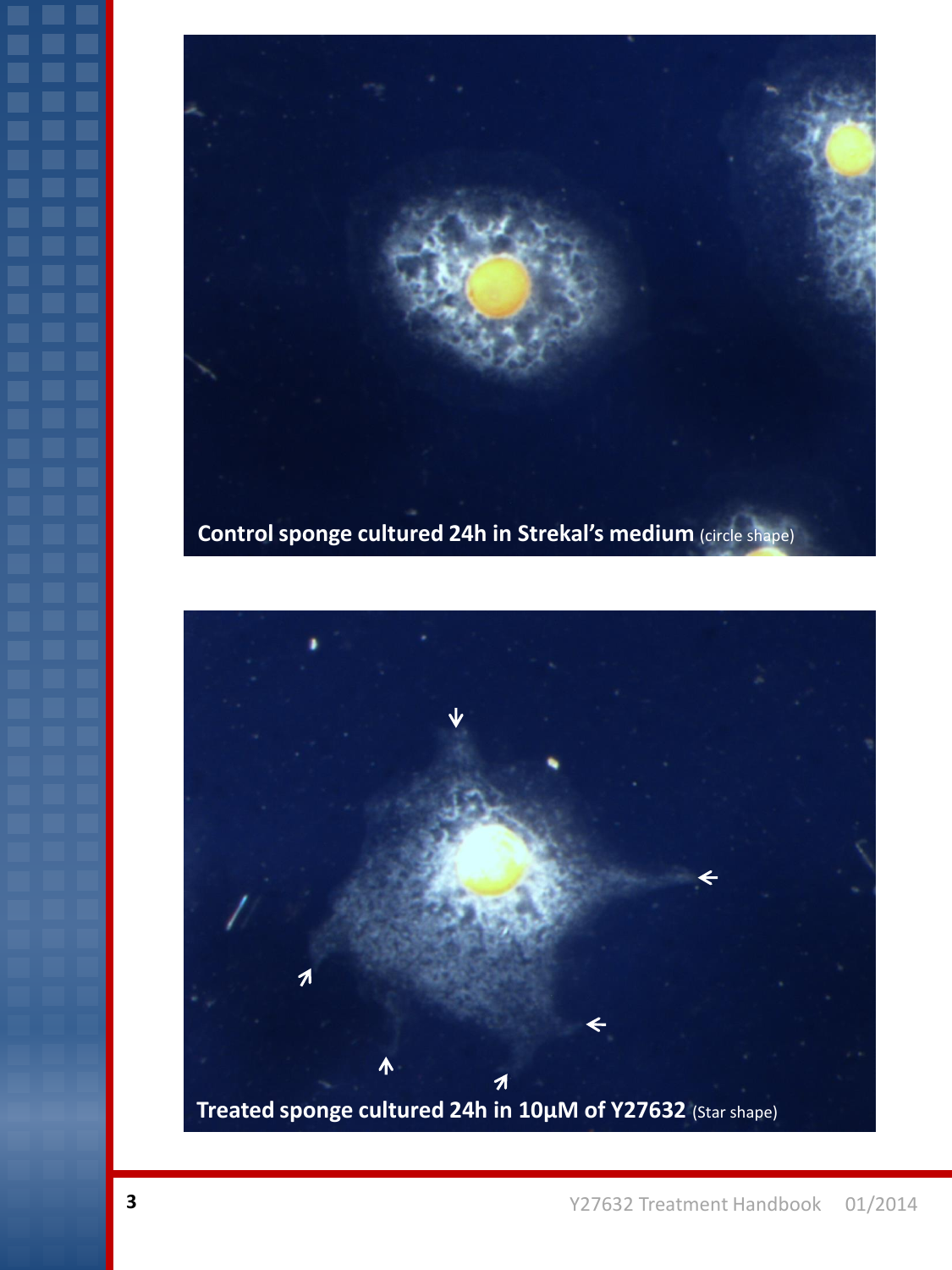